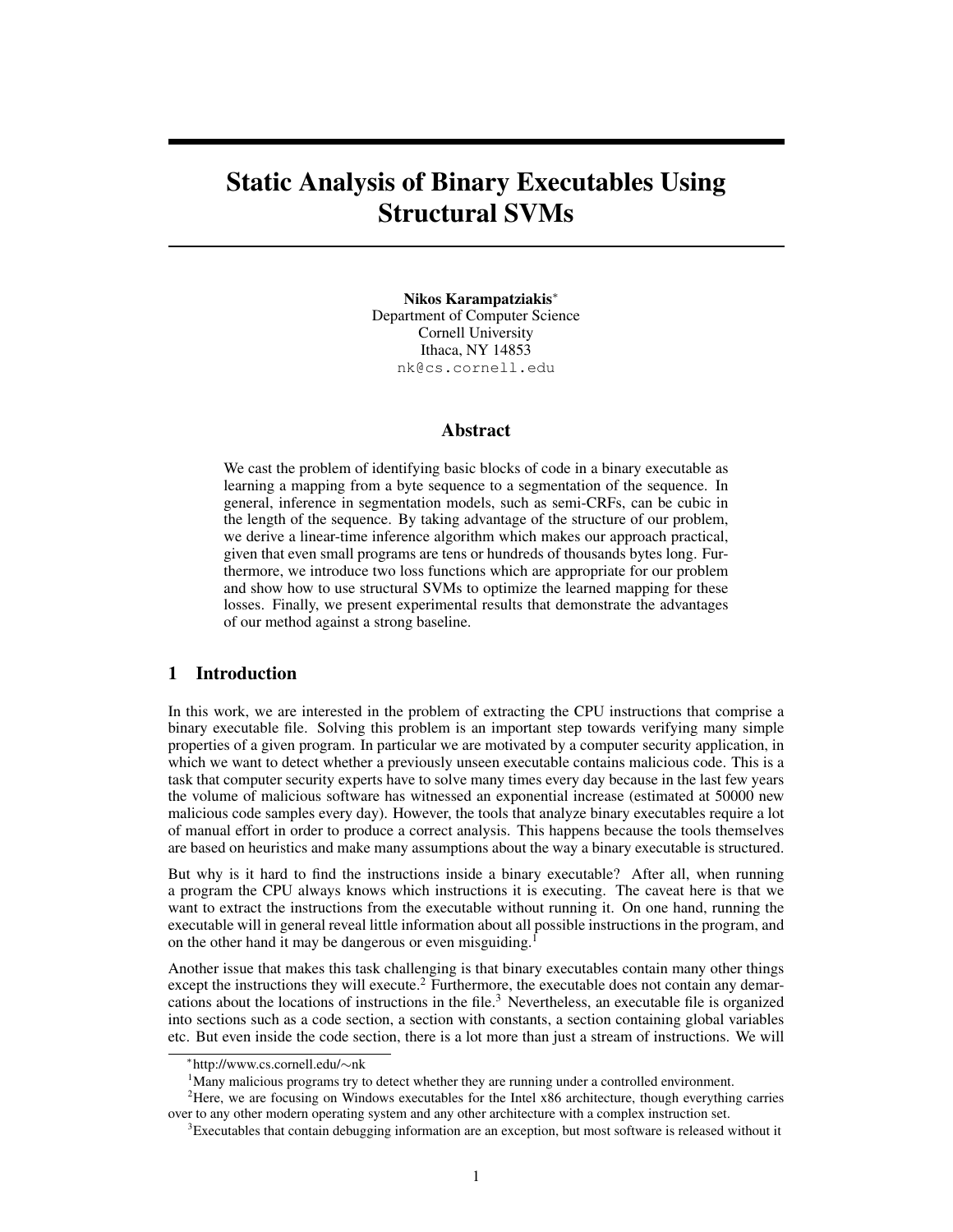refer to all instructions as *code* and to everything else as *data*. For example, the compiler may, for performance reasons, prefer to pad a function with up to 3 data bytes so that the next function starts at an address that is a multiple of 4. Moreover, data can appear inside functions too. For example, a "switch" statement in C is usually implemented in assembly using a table of addresses, one for each "case" statement. This table does not contain any instructions, yet it can be stored together with the instructions that make up the function in which the "switch" statement appears. Apart from the compiler, the author of a malicious program can also insert data bytes in the code section of her program. The ultimate goal of this act is to confuse the heuristic tools via creative uses of data bytes.

## 1.1 A text analogy

To convey more intuition about the difficulties in our task we will use a text analogy. The following is an excerpt from a message sent to General Burgoyne during the American revolutionary war [1]:

You will have heard, Dr Sir I doubt not long before this can have reached you that Sir W. Howe is gone from hence. The Rebels imagine that he is gone to the Eastward. By this time however he has filled Chesapeak bay with surprize and terror. Washington marched the greater part of the Rebels to Philadelphia in order to oppose Sir Wm's. army.

The sender also sent a mask via a different route that, when placed on top of the message, revealed only the words that are shown here in bold. Our task can be thought as learning what needs to be masked so that the hidden message is revealed. In this sense, words play the role of instructions and letters play the role of bytes. For complex instruction sets like the Intel x86, instructions are composed of a variable number of bytes, as words are composed of a variable number of letters. There are also some minor differences. For example, programs have control logic (i.e. execution can jump from one point to another), while text is read sequentially. Moreover, programs do not have spaces while most written languages do (exceptions are Chinese, Japanese, and Thai).

This analogy motivates tackling our problem as predicting a segmentation of the input sequence into blocks of code and blocks of data. An obvious first approach for this task would be to treat it as a sequence labeling problem and train, for example, a linear chain conditional random field (CRF) [2] to tag each byte in the sequence as being the beginning, inside, or outside of a data block. However this approach ignores much of the problem's structure, most importantly that transitions from code to data can only occur at specific points. Instead, we will use a more flexible model which, in addition to sequence labeling features, can express features of whole code blocks. Inference in our model is as fast as for sequence labeling and we show a connection to weighted interval scheduling. This strikes a balance between efficient but simple sequence labeling models such as linear chain CRFs, and expressive but slow<sup>4</sup> segmentation models such as semi-CRFs [3] and semi-Markov SVMs [4]. To learn the parameters of the model, we will use structural SVMs to optimize performance according to loss functions that are appropriate for our task, such as the sum of incorrect plus missed CPU instructions induced by the segmentation.

Before explaining our model in detail, we present some background on the workings of widely used tools for binary code analysis in section 2, which allows us to easily explain our approach in section 3. We empirically demonstrate the effectiveness of our model in section 4 and discuss related work and other applications in section 5. Finally, section 6 discusses future work and states our conclusions.

# 2 Heuristic tools for analyzing binary executables

Tools for statically analyzing binary executables differ in the details of their workings but they all share the same high level logic, which is called *recursive disassembly*. <sup>5</sup> The tool starts by obtaining the address of the first instruction from a specific location inside the executable. It then places this address on a stack and executes the following steps while the stack is non-empty. It takes the next

<sup>&</sup>lt;sup>4</sup>More specifically, inference needs  $O(nL^2)$  time where L is an a priori bound on the lengths of the segments  $(L = 2800$  in our data) and n is the length of the sequence. With additional assumptions on the features, [5] gives an  $O(nM)$  algorithm where M is the maximum span of any edge in the CRF.

<sup>5</sup>Two example tools are IdaPro (http://www.hex-rays.com/idapro) and OllyDbg (http://www.ollydbg.de)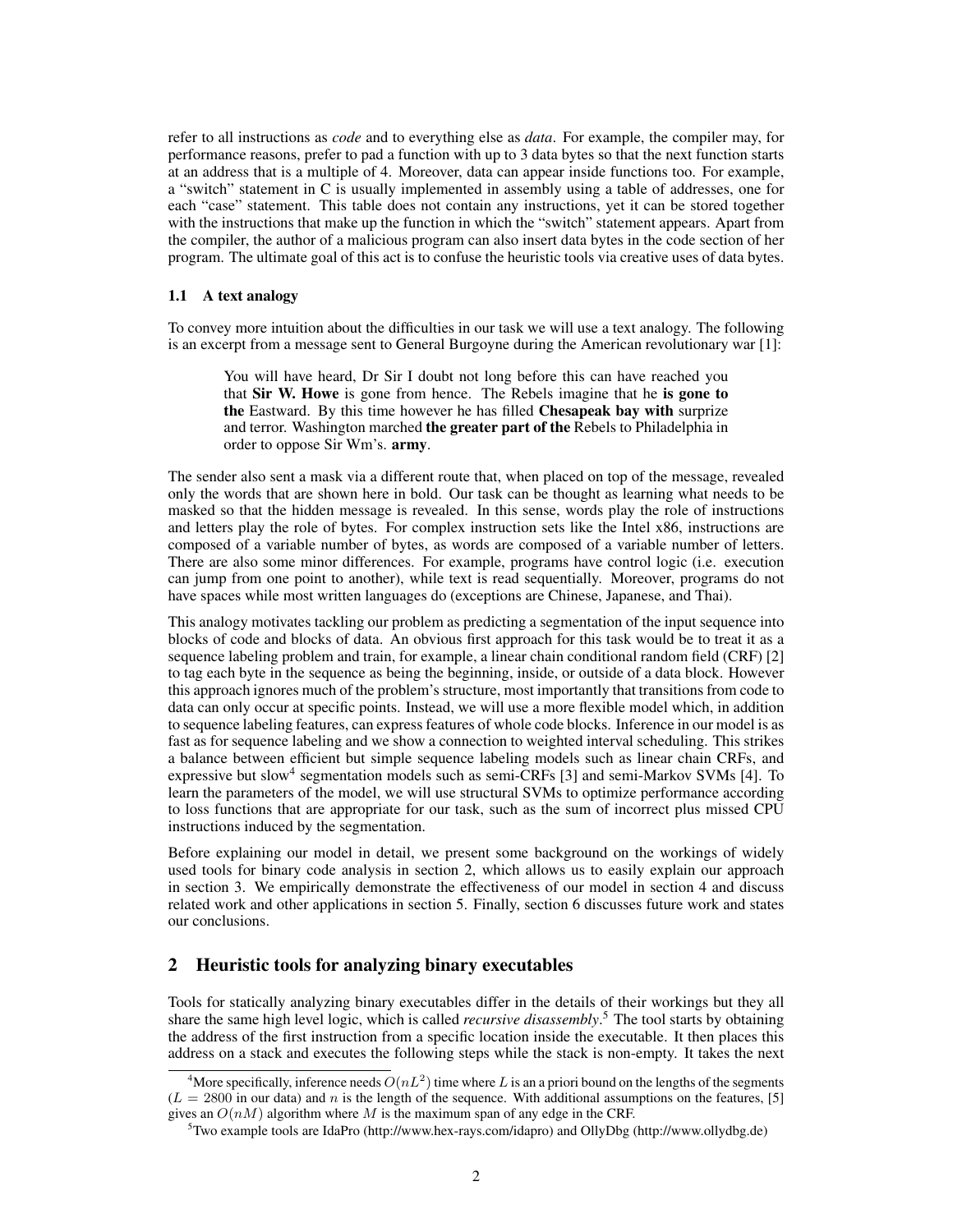address from the stack and *disassembles* (i.e. decompiles to assembly) the sequence starting from that address. All the disassembled instructions would execute one after the other until we reach an instruction that changes the flow of execution. These *control flow* instructions, are conditional and unconditional jumps, calls, and returns. After the execution of an unconditional jump the next instruction to be executed is at the address specified by the jump's argument. Other control flow instructions are similar to the unconditional jump. A conditional jump also specifies a condition and does nothing if the condition is false. A call saves the address of the next instruction and then jumps. A return jumps to the address saved by a call (and does not need an address as an argument). The tool places the arguments of control flow instructions it encounters on the stack. If the control flow instruction is a conditional jump or a call, it continues disassembling, otherwise it takes the next address, that has not yet been disassembled, from the stack and repeats.

Even though recursive disassembly seems like a robust way of extracting the instructions from a program, there are many reasons that can make it fail [6]. Most importantly, the arguments of the control flow instructions do not have to be constants, they can be registers whose values are generally not available during static analysis. Hence, recursive disassembly can ran out of addresses much before all the instructions have been extracted. After this point, the tool has to resort to heuristics to populate its stack. For example, a heuristic might check for positions in the sequence that match a hand-crafted regular expression. Furthermore, some heuristics have to be applied on multiple passes over the sequence. According to its documentation, OllyDbg does 12 passes over the sequence.

Recursive disassembly can also fail because of its assumptions. Recall that after encountering a call instruction, it continues disassembling the next instruction, assuming that the call will eventually return to execute it. Similarly for a conditional jump it assumes that both branches can potentially execute. Though these assumptions are reasonable for most programs, malicious programs can exploit them to confuse the static analysis tools. For example, the author of a malicious program can write a function that, say, adds 3 to the return address that was saved by the call instruction. This means that if the call instruction was spanning positions  $a, \ldots, a + \ell - 1$  of the sequence, upon the function's return the next instruction will be at position  $a + \ell + 3$ , not at  $a + \ell$ . This will give a completely different decoding of the sequence and is called *disassembly desynchronization*. To return to a text analogy, recursive disassembly parses the sequence "driverballetterrace" as [driver, ballet, terrace] while the actual parsing, obtained by starting three positions down, is [xxx, verbal, letter, race], where x denotes junk data.

# 3 A structured prediction model

In this section we will combine ideas from recursive disassembly and structured prediction to derive an expressive and efficient model for predicting the instructions inside a binary executable. As in recursive disassembly, if we are certain that code begins at position  $i$  we can unambiguously disassemble the byte sequence starting from position  $i$  until we reach a control flow instruction. But unlike recursive disassembly, we maintain a trellis graph, a directed graph that succinctly represents all possibilities. The trellis graph has vertices  $b_i$  that denote the possibility that a code block starts at position *i*. It also has vertices  $e_j$  and edges  $(b_i, e_j)$  which denote that disassembling from position i yields a possible code block that spans positions  $i, \ldots, j$ . Furthermore, vertices  $d_i$  denote the possibility that the *i*-th position is part of a data block. Edges  $(e_j, b_{j+1})$  and  $(e_j, d_{j+1})$  encode that the next byte after a code block can either be the beginning of another code block, or a data byte respectively. For data blocks no particular structure is assumed and we just use edges  $(d_i, d_{i+1})$  and  $(d_j, b_{j+1})$  to denote that a data byte can be followed either by another data byte or by the beginning of a code block respectively. Finally, we include vertices s and t and edges  $(s, b_1)$ ,  $(s, d_1)$ ,  $(d_n, t)$ and  $(e_n, t)$  to encode that sequences can start and end either with code or data.

An example is shown in Figure 1. The graph encodes all possible valid<sup>6</sup> segmentations of the sequence. In fact, there is a simple bijection P from any valid segmentation y to an  $s - t$  path  $P(y)$ in this graph. For example, the sequence in Figure 1 contains three code blocks that span positions 1–7, 8–8, and 10–12. This segmentation can be encoded by the path  $s, b_1, e_7, b_8, e_8, d_9, b_{10}, e_{12}, t$ .

<sup>&</sup>lt;sup>6</sup>Some subsequences will produce errors while decoding to assembly because some bytes may not correspond to any instructions. These could never be valid code blocks because they would crash the program. Also the program cannot do something interesting and crash in the same code block; interesting things can only happen with system calls which, being call instructions, have to be at the end of their code block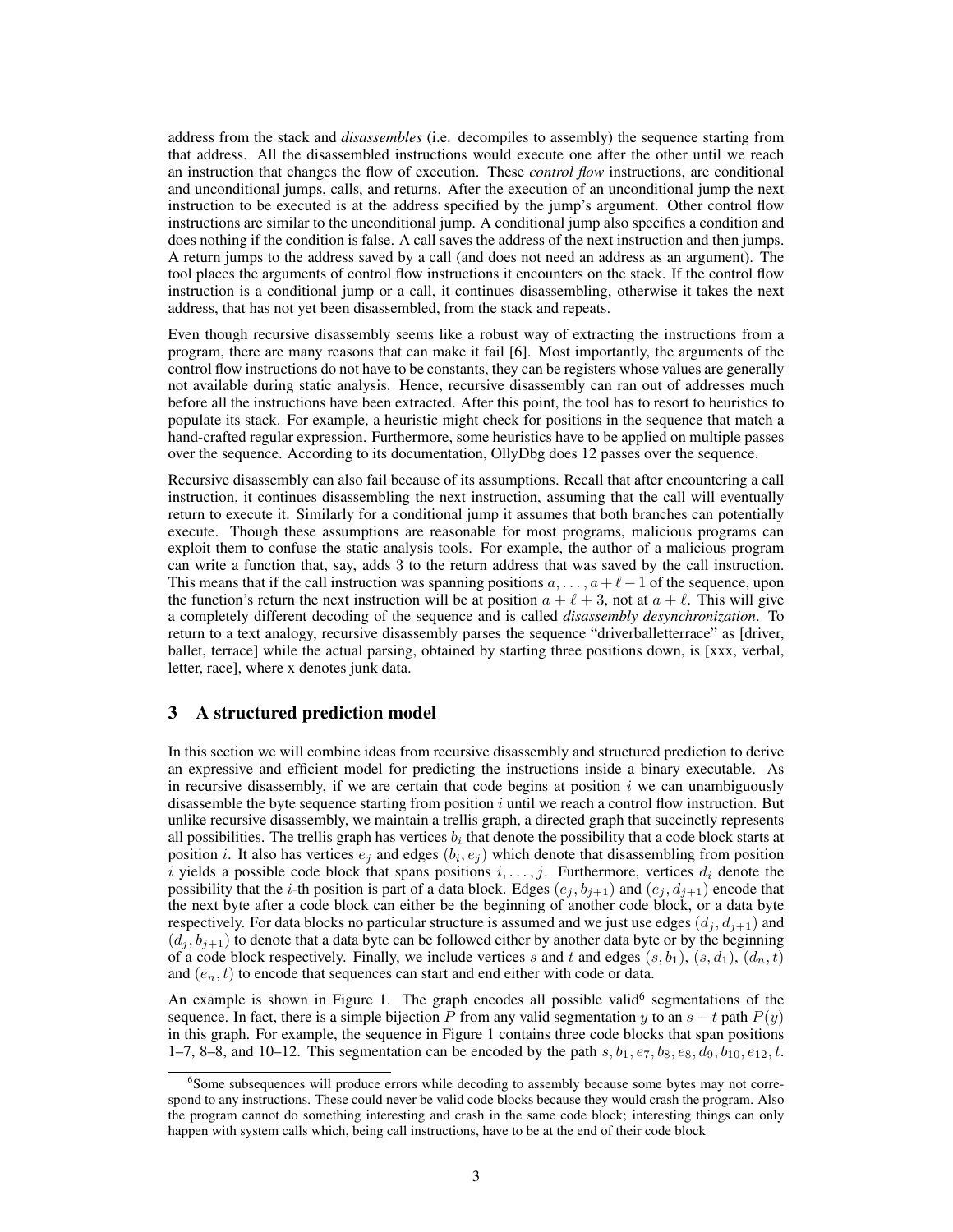

Figure 1: The top line shows an example byte sequence in hexadecimal. Below this, we show the actual x86 instructions with position 9 being a data byte. We show both the mnemonic instructions as well as the bytes they are composed of. Some alternative decodings of the sequence are shown on the bottom. The decoding that starts from the second position is able to skip over two control flow instructions. In the middle we show the graph that captures all possible decodings of the sequence. Disassembling from positions 3, 5, and 12 leads to decoding errors.

As usual for predicting structured outputs  $[2]$   $[7]$ , we define the score of a segmentation  $y$  for a sequence x to be the inner product  $w^{\top} \Psi(x, y)$  where  $w \in \mathbb{R}^d$  are the parameters of our model and  $\Psi(x, y) \in \mathbb{R}^d$  is a vector of features that captures the compatibility of the segmentation y and the sequence x. Given a sequence x and a vector of parameters  $w$ , the inference task is to find the highest scoring segmentation

$$
\hat{y} = \underset{y \in \mathcal{Y}}{\operatorname{argmax}} w^{\top} \Psi(x, y) \tag{1}
$$

where  $\mathcal Y$  is the space of all valid segmentations of x. We will assume that  $\Psi(x, y)$  decomposes as

$$
\Psi(x,y) := \sum_{(u,v) \in P(y)} \Phi(u,v,x)
$$

where  $\Phi(u, v, x)$  is a vector of features that can be computed using only the endpoints of edge  $(u, v)$ and the byte sequence. This assumption allows efficient inference because (1) can be rewritten as

$$
\hat{y} = \underset{y \in \mathcal{Y}}{\operatorname{argmax}} \sum_{(u,v) \in P(y)} w^{\top} \Phi(u,v,x)
$$

which we recognize as computing the heaviest path in the trellis graph with edge weights given by  $w^{\top}\Phi(u, v, x)$ . This problem can be solved efficiently with dynamic programming by visiting each vertex in topological order and updating the longest path to each of its neighbors.

The inference task can be viewed as a version of the weighted interval scheduling problem. Disassembling from position i in the sequence yields an interval  $[i, j]$  where j is the position where the first encountered control flow instruction ends. In weighted interval scheduling we want to select a subset of non-overlapping intervals with maximum total weight. Our inference problem is the same except we also have a cost for switching to the next interval, say the one that starts at position  $j + 2$ , which is captured by the cost of the path  $e_j$ ,  $d_{j+1}$ ,  $b_{j+2}$ . Finally, the dynamic programming algorithm for solving this version is a simple modification of the classic weighted interval scheduling algorithm. Section 5 discusses other setups where this inference problem arises.

### 3.1 Loss functions

Now we introduce loss functions that measure how close an inferred segmentation  $\hat{y}$  is to the real one y. First, we argue that Hamming loss, how well the bytes of the blocks in  $\hat{y}$  overlap with with the bytes of the blocks in  $y$ , is not appropriate for this task because, as we recall from the text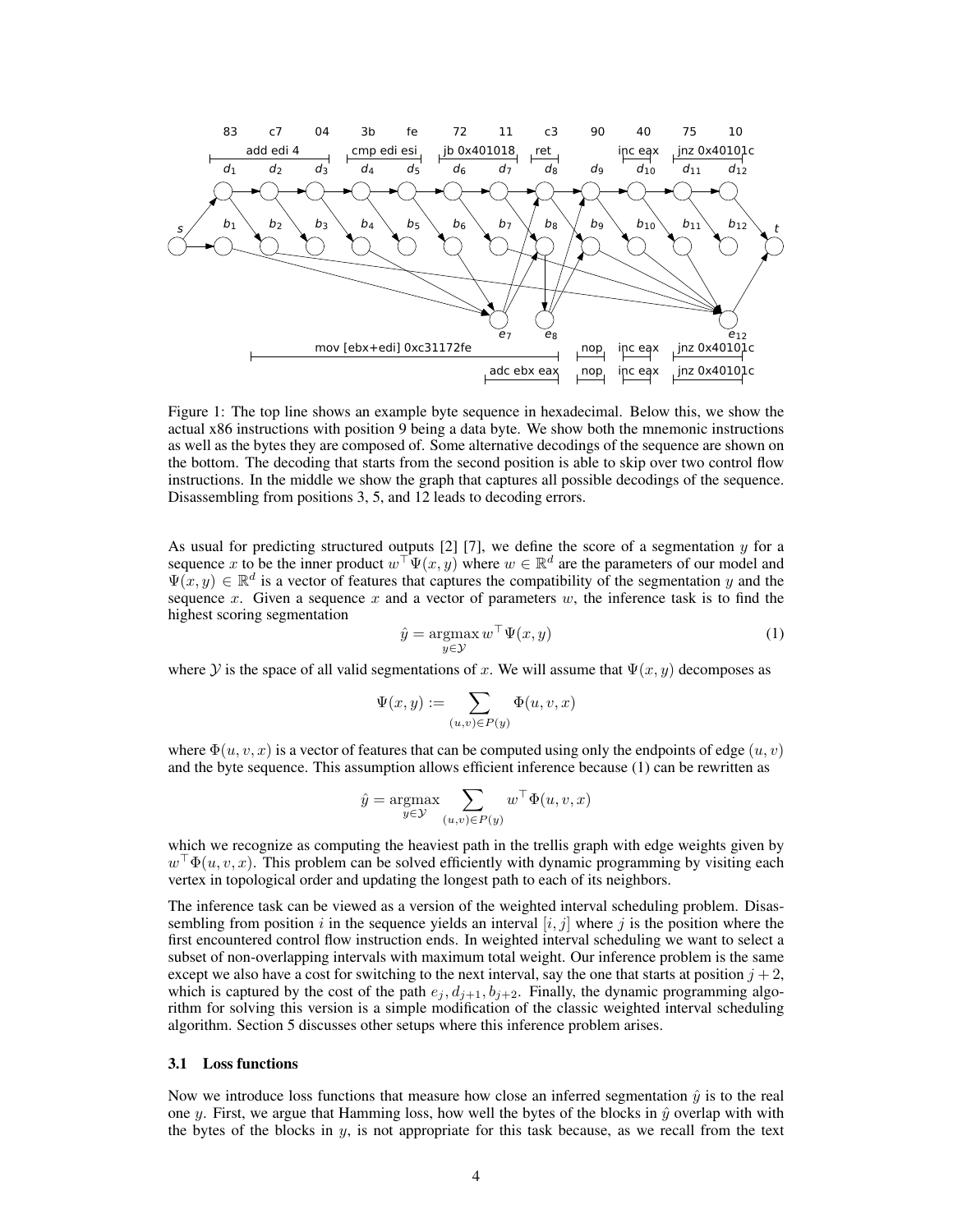analogy at the end of section 2, two blocks may be overlapping very well but they may lead to completely different decodings of the sequence. Hence, we introduce two loss functions which are more appropriate for our task.

The first loss function, which we call block loss, comes from the observation that the beginnings of the code blocks are necessary and sufficient to describe the segmentation. Therefore, we let  $y$  and  $\hat{y}$  be the sets of positions where the code blocks start in the two segmentations and the block loss counts how well these two sets overlap using the cardinality of their symmetric difference

$$
\Delta_B(y, \hat{y}) = |y| + |\hat{y}| - 2|y \cap \hat{y}|
$$

The second loss function, which we call instruction loss, is a little less stringent. In the case where the inferred  $\hat{y}$  identifies, say, the second instruction in a block as its start, we would like to penalize this less, since the disassembly is still synchronized, and only missed one instruction. Formally, we let y and  $\hat{y}$  be the sets of positions where the instructions start in the two segmentations and we define the instruction loss  $\Delta_I(y, \hat{y})$  to be the cardinality of their symmetric difference.

As an example, consider the segmentation which corresponds to path  $s, d_1, b_2, e_{12}, t$  in Figure 1. Therefore  $\hat{y} = \{2\}$  and from the figure we see that the segmentation in the top line has to pass through  $b_1$ ,  $b_8$ ,  $b_{10}$  i.e.  $y = \{1, 8, 10\}$ . Hence its block loss is 4 because it misses  $b_1$ ,  $b_8$ ,  $b_{10}$  and it introduces  $b_2$ . For the instruction loss, the positions of the real instructions are  $y = \{1, 4, 6, 8, 10, 11\}$ while the proposed segmentation has  $\hat{y} = \{2, 9, 10, 11\}$ . Taking the symmetric difference of these sets, we see that the instruction loss has value 6.

Finally a variation of these loss functions occurs when we aggregate the losses over a set of sequences. If we simply sum the losses for each sequence then the losses in longer executables may overshadow the losses on shorter ones. To represent each executable equally in the final measure we can normalize our loss functions, for example we can define the normalized instruction loss to be

$$
\Delta_{NI}(y,\hat{y}) = \frac{|y| + |\hat{y}| - 2|y \cap \hat{y}|}{|y|}
$$

and we similarly define a normalized block loss  $\Delta_{NB}$ . If  $|\hat{y}| = |y|$ ,  $\Delta_{NI}$  and  $\Delta_{NB}$  are scaled versions of a popular loss function  $1 - F_1$ , where  $F_1$  is the harmonic mean of precision and recall.

#### 3.2 Training

Given a set of training pairs  $(x_i, y_i)$   $i = 1, \ldots, n$  of sequences and segmentations we can learn a vector of parameters w, that assigns a high score to segmentation  $y_i$  and a low score to all other possible segmentations of  $x_i$ . For this we will use the structural SVM formulation with margin rescaling [7] that solves the following problem:

$$
\min_{w,\xi_i} \frac{1}{2} ||w||^2 + \frac{C}{n} \sum_{i=1}^n \xi_i
$$
  
s.t.  $\forall i \forall \bar{y} \in \mathcal{Y}_i : \quad w^\top \Psi(x_i, y_i) - w^\top \Psi(x_i, \bar{y}) \ge \Delta(y_i, \bar{y}) - \xi_i$ 

The constraints of this optimization problem enforce that the difference in score between the correct segmentation y and any incorrect segmentation  $\bar{y}$  is at least as large as the loss  $\Delta(y_i, \bar{y})$ . If  $\hat{y}_i$  is the inferred segmentation then the slack variable  $\xi_i$  upper bounds  $\Delta(y_i, \hat{y}_i)$ . Hence, the objective is a tradeoff between a small upper bound of the average training loss and a low-complexity hypothesis  $w$ . The tradeoff is controlled by  $C$  which is set using cross-validation. Since the sets of valid segmentations  $\mathcal{Y}_i$  are exponentially large, we solve the optimization problem with a cutting plane algorithm [7]. We start with an empty set of constraints and in each iteration we find the most violated constraint for each example. We add these constraints in our optimization problem and re-optimize. We do this until there are no constraints which are violated by more than a prespecified tolerance  $\epsilon$ . This procedure will terminate after  $O(\frac{1}{\epsilon})$  iterations [8]. For a training pair  $(x_i, y_i)$  the most violated constraint is:

$$
\hat{y} = \underset{\bar{y} \in \mathcal{Y}_i}{\operatorname{argmax}} w^\top \Psi(x_i, \bar{y}) + \Delta(y_i, \bar{y})
$$
\n(2)

Apart from the addition of  $\Delta(y_i, \bar{y})$ , this is the same as the inference problem. For the losses we introduced, we can solve the above problem with the same inference algorithm in a slightly modified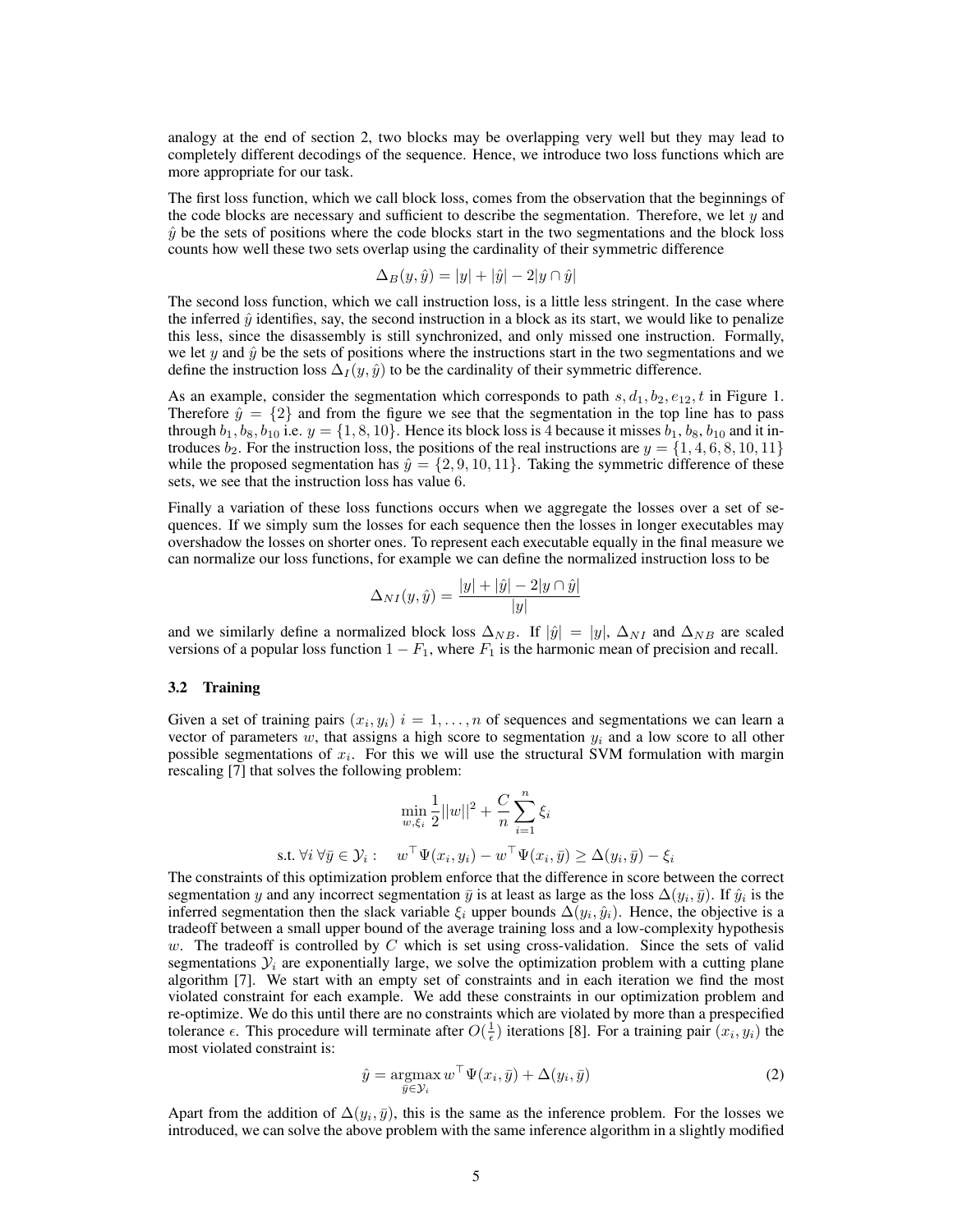|                                       | <b>B</b> ytes     |      |      | Blocks   Block length (bytes)   Block length (instructions) |
|---------------------------------------|-------------------|------|------|-------------------------------------------------------------|
| Maximum $\parallel$ 49152 $\parallel$ |                   | 3502 | 2794 | 1009                                                        |
| Average                               | $\parallel$ 16712 | 887  |      |                                                             |

Table 1: Some statistics about the executable sections of the programs in the dataset

trellis graph. More precisely, for every vertex v we can define a cost  $c(v)$  for visiting it (this can be absorbed into the costs of  $v$ 's incoming edges) and find the longest path in this modified graph. This is possible because our losses decompose over the vertices of the graph. This is not true for losses such  $1 - F_1$  for which (2) seems to require time quadratic in the length of the sequence.

For the block loss, the costs are defined as follows. If  $b_i \in y$  then  $c(d_i) = 1$ . This encodes that using  $d_i$  instead of  $b_i$  misses the beginning of one block. If  $b_i \notin y$  then  $b_i$  defines an incorrect code block which spans bytes  $i, \ldots, j$  and  $c(b_i) = 1 + |\{k | b_k \in y \land i < k \leq j\}|$ , capturing that we will introduce one incorrect block and we will skip all the blocks that begin between positions i and j. All other vertices in the graph have zero cost. In Figure 1 vertices  $d_1$ ,  $d_8$  and  $d_{10}$  have a cost of 1, while  $b_2$ ,  $b_4$ ,  $b_6$ ,  $b_7$ ,  $b_9$ , and  $b_{11}$  have costs 3, 1, 1, 3, 2, and 1 respectively.

For the instruction loss, y is a set of instruction positions. Similarly to the block loss if  $i \in y$ then  $c(d_i) = 1$ . If  $i \notin y$  then  $b_i$  is the beginning of an incorrect block that spans bytes  $i, \ldots, j$ and produces instructions in a set of positions  $\tilde{y}_i$ . Let s be the first position in this block that gets synchronized with the correct decoding i.e.  $s = \min(\tilde{y}_i \cap y)$  with  $s = j$  if the intersection is empty. Then  $c(b_i) = |\{k | k \in \tilde{y}_i \land i \leq k < s\}| + |\{k | k \in y \land i < k < s\}|$ . The first term captures the number of incorrect instructions produced by treating  $b_i$  as the start of a code block, while the second term captures the number of missed real instructions. All other vertices in the graph have zero cost. In Figure 1 vertices  $d_1$ ,  $d_4$ ,  $d_6$ ,  $d_8$ ,  $d_{10}$  and  $d_{11}$  have a cost of 1, while  $b_2$ ,  $b_7$ , and  $b_9$  have costs 5, 3, and 1 respectively. For the normalized losses, we simply divide the costs by  $|y|$ .

## 4 Experiments

To evaluate our model we tried two different ways of collecting data, since we could not find a publicly available set of programs together with their segmentations. First, we tried using debugging information, i.e. compile a program with and without debugging information and use the debug annotations to identify the code blocks. This approach could not discover all code blocks, especially when the compiler was automatically inserting code that did not exist in the source, such as the calls to destructors generated by C++ compilers. Therefore we resorted to treating the output of OllyDbg, a heuristic tool, as the ground truth. Since the executables we used were 200 common programs from a typical installation of Windows XP, we believe that the outputs of heuristic tools should have little noise. For a handful of programs we manually verified that another heuristic tool, IdaPro, mostly agreed with OllyDbg. Of course, our model is a general statistical model and given an expressive feature map, it can learn any ground truth. In this view the experiments suggest the relative performance of the compared models. The dataset, and an implementation of our model, is available at http://www.cs.cornell.edu/∼nk/svmwis. Table 1 shows some statistics of the dataset.

We use two kinds of features, byte-level and instruction-level features. For each edge in the graph, the byte-level features are extracted from an 11 byte window around the source of the edge (so if the source vertex is at position i, the window spans positions  $i - 5, \ldots, i + 5$ ). The features are which bytes and byte pairs appear in which position inside the window. An example feature is "does byte c3 appear in position  $i - 1$ ?". In x86 architectures, when the previous instruction is a return instruction this feature fires. Of course, it also fires in other cases and that is why we need instruction-level features. These are obtained from histograms of instructions that occur in candidate code blocks (i.e. edges of the form  $(b_i, e_j)$ ). We use two kinds of histograms, one where we abstract the values of the arguments of the instructions but keep their type (register, memory location or constant), and one where we completely discard all information about the arguments. An example of the former type of feature would be "number of times the instruction [add register, register] appears in this block". An example of the latter type of feature would be "number of times the instruction [mov] appears in this block". In total, we have 2.3 million features. Finally, we normalize the features by dividing them by the length of the sequence.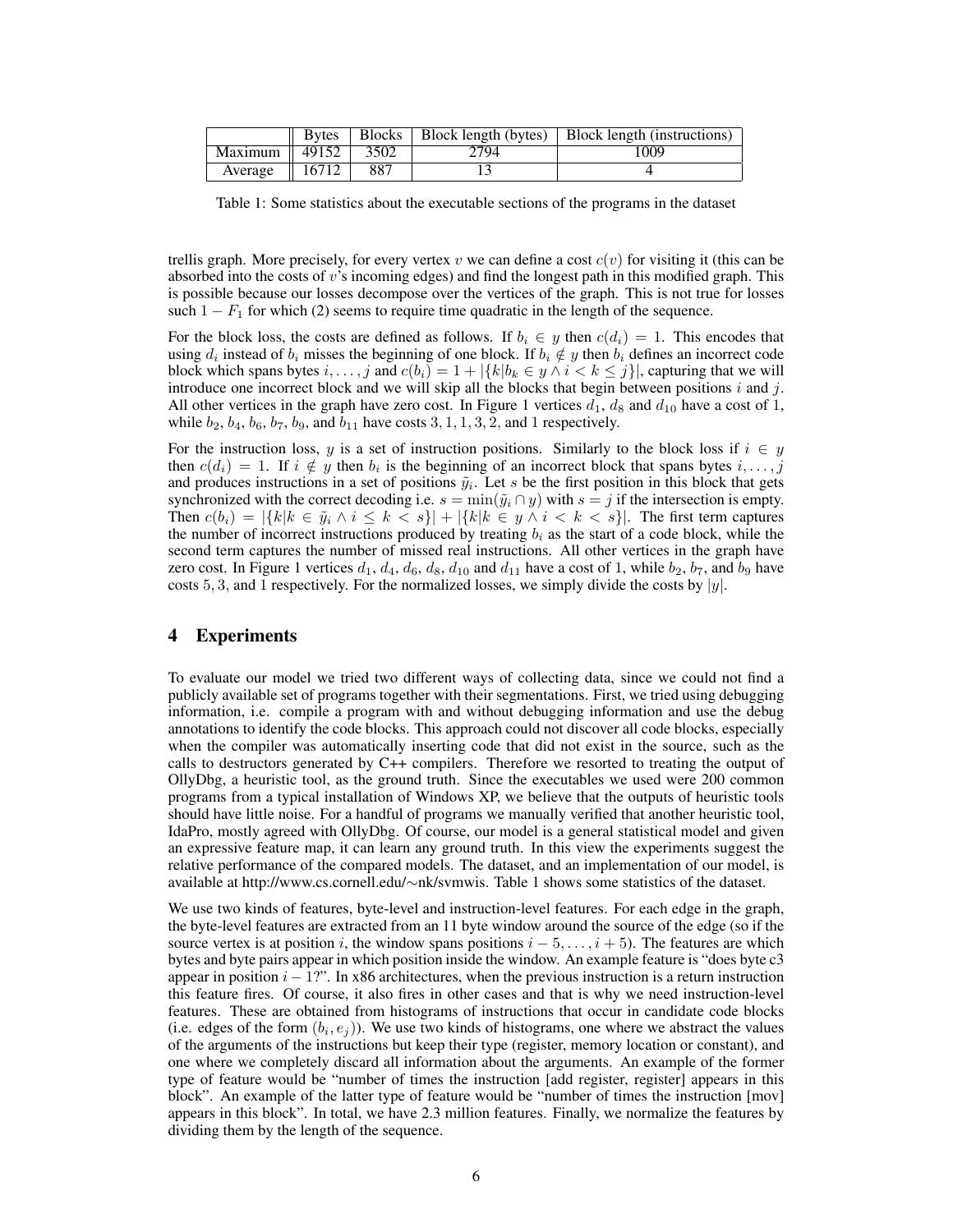|                                  | $\Delta_H$ | $L \cdot \Delta_{NH}$ | $\Delta_I$ | $\bar{I} \cdot \Delta_{NI}$ | $\Delta_B$ | $B\cdot \Delta_{NB}$ |
|----------------------------------|------------|-----------------------|------------|-----------------------------|------------|----------------------|
| Greedy                           | 1623.6     | 1916.6                | 2164.3     | 7045.2                      | 1564.9     | 4747.2               |
| $SVM^{hmm}$                      | 236.2      | 201.3                 |            |                             | 45.1       | 46.9                 |
| SVM <sup>wis</sup> $\Delta_I$    | 98.8       | 115.6                 | 44.6       | 98.0                        | 26.1       | 41.1                 |
| SVM <sup>wis</sup> $\Delta_{NI}$ | 104.3      | 103.7                 | 45.5       | 79.7                        | 30.5       | 35.5                 |
| SVM <sup>wis</sup> $\Delta_B$    | 86.5       | 98.2                  | 39.6       | 80.2                        | 21.5       | 32.1                 |
| SVM $^{wis}$ $\Delta_{NB}$       | 85.2       | 87.2                  | 40.6       | 75.4                        | 23.4       | 29.8                 |

Table 2: Empirical results.  $\Delta_H$  is Hamming loss. Normalized losses ( $\Delta_{NX}$ ) are multiplied with the average number of bytes  $(\bar{L})$ , instructions  $(\bar{I})$ , or blocks  $(\bar{B})$  to bring all numbers to a similar scale.

We compare our model SVM<sup>wis</sup> (standing for weighted interval scheduling, to underscore that it is not a general segmentation model), trained to minimize the losses we introduced, with a very strong baseline, a discriminatively trained HMM (using  $SVM^{hmm}$ ). This model uses only the bytelevel features since it cannot express the instruction-level features. It tags each byte as being the beginning, inside or outside of a code block using Viterbi and optimizes Hamming loss. Running a general segmentation model [4] was impractical since inference depends quadratically on the maximum length of the code blocks, which was 2800 in our data. Finally, it would be interesting to compare with [5], but we could not find their inference algorithm available as a ready to use software. For all experiments we use five fold cross-validation where three folds are used for training one fold for validation (selecting  $C$ ) and one fold for testing.

Table 2 shows the results of our comparison for different loss functions (columns): Hamming loss, instruction loss, block loss, and their normalized counterparts. Results for normalized losses have been multiplied with the average number of bytes  $(\bar{L})$ , instructions  $(\bar{I})$ , or blocks  $(\bar{B})$  to bring all numbers to a similar scale. To highlight the stregth of our main baseline,  $\text{SVM}^{hmm}$ , we have included a very simple baseline which we call greedy. Greedy starts decoding from the begining of the sequence and after decoding a block  $(b_i, e_j)$  it repeats at position  $j + 1$ . It only marks a byte as data if the decoding fails, in which case it starts decoding from the next byte in the sequence. The results suggest that just treating our task as a simple sequence labeling problem at the level of bytes already goes a long way in terms of Hamming loss and block loss.  $SVM^{hmm}$  sometimes predicts as the beginning of a code block a position that leads to a decoding error. Since it is not clear how to compute the instruction loss in this case, we do not report instruction losses for this model. The last four rows of the table show the results for our model, trained to minimize the loss indicated on each line. We observe a further reduction in loss for all of our models. To assess this reduction, we used paired Wilcoxon signed rank tests between the losses of  $\text{SVM}^{hmm}$ 's predictions and the losses of our model's predictions (200 pairs). For all four models the tests suggest a statistically significant improvement over  $\text{SVM}^{hmm}$  at the 1% level. For the block loss and its normalized version  $\Delta_{NB}$ , we see that the best performance is obtained for the model trained to minimize the respective loss. However this is not true for the other loss functions. For the Hamming loss, this is expected since the SVM<sup>wis</sup> models are more expressive and a small block loss or instruction loss implies a small Hamming loss, but not vice versa. For the instruction loss, we believe this occurs because of two reasons. First our data consists of benign programs and for them learning to identify the code blocks may be enough. Second it may be harder to learn with the instruction loss since its value depends on how quickly each decoding synchronizes with another (the correct) decoding of the stream, something that is not modeled in the feature map we are using. The end result is that the models trained for block loss also attain the smallest losses for all other loss functions.

## 5 Related work and other applications

There are two lines of research which are relevant to this work: one is structured prediction approaches for segmenting sequences and the other is research on static analysis techniques for finding code and data blocks in executables. Segmentation of sequences can be done via sequence labeling e.g. [9]. If features of whole segments are needed then more expressive models such as semi-CRFs [3] or semi-Markov SVMs [4] can be used. The latter work introduced training of segmentation models for specific losses. However, if the segments are allowed to be long enough, these models have polynomial but impractical inference complexity. With additional assumptions on the features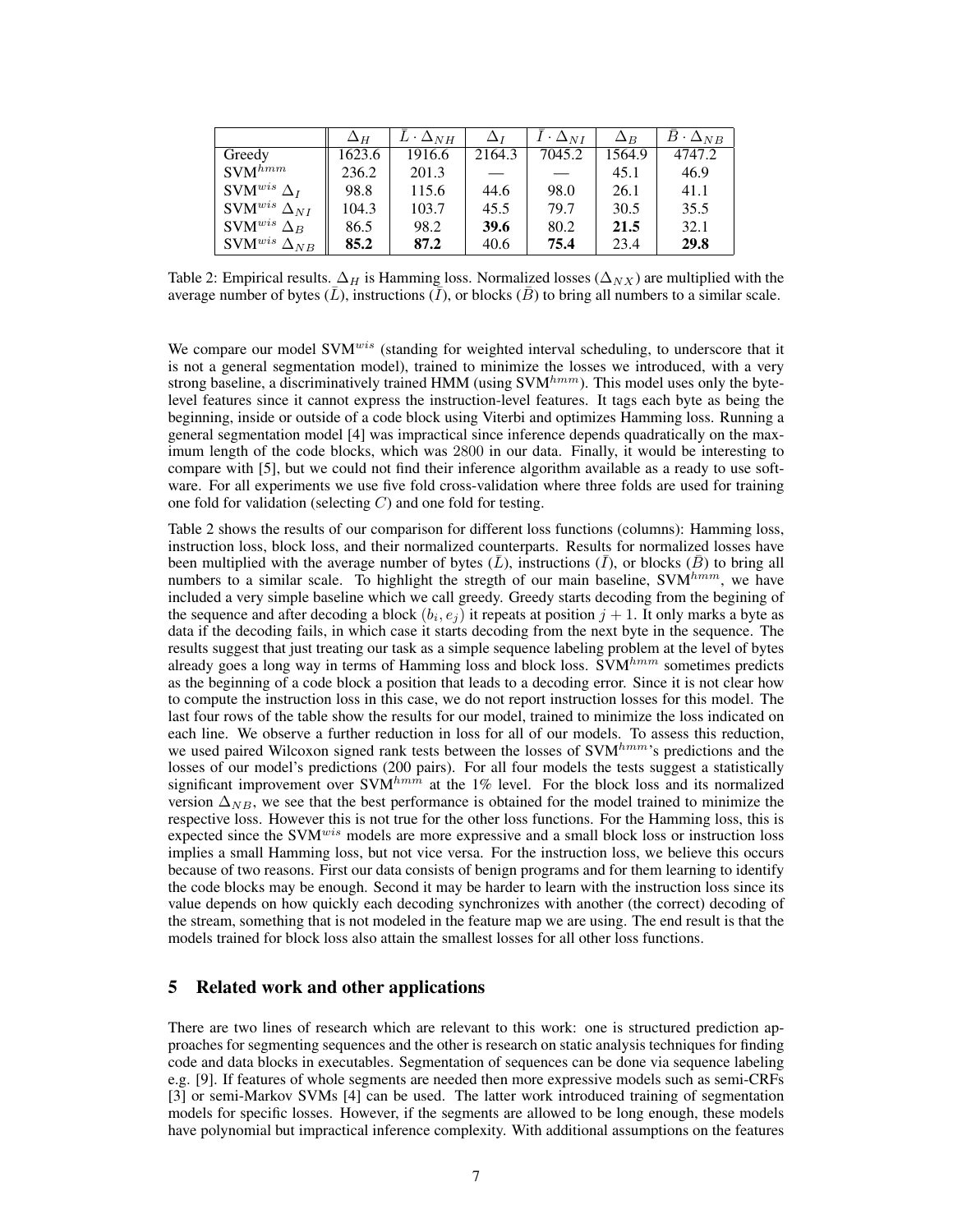[5] gives an efficient, though somewhat complicated, inference algorithm. In our model inference takes linear time, is simple to implement, and does not depend on the length of the segments.

Previous techniques for identifying code blocks in executables have used no or very little statistical learning. For example, [10] and [11] use recursive disassembly and pattern heuristics similarly to currently used tools such as OllyDbg and IdaPro. These heuristics make many assumptions about the data which are lucidly explained in [6]. In this work, the authors use simple statistical models based on unigram and bigram instruction models in addition to the pattern heuristics. However, these approaches make independent decisions for every candidate code block and they have a less principled way of dealing with equally plausible but overlapping code blocks.

Our work is most similar to [12] which uses a CRF to locate the entry points of functions. They use features that induce pairwise interactions between all possible positions in the executable which makes their formulation intractable. They perform approximate inference with a custom iterative algorithm but this is still slow. Our model can capture all the types of features that were used in that model except one. This feature encodes whether an address that is called by a function is not marked as a function and including this in our structure would make exact inference NP-hard. One way to approximate this feature would be to count how many candidate code blocks have instructions that jump to or call the current position in the sequence. For their task, compiling with debugging information was enough to get real labels and they showed that, according to these labels, heuristic tools are outperformed by their learning approach.

Finally, we conclude this section with a discussion on the broader impact of this work. Our model is a general structured learning model and can be used in many sequence labeling problems. First, it can encode all features of a linear chain CRF and can simulate it by specifying a structure where each block is required to end at the same position where it starts. Furthermore, it can be used for any application where each position can yield at most one or a small number of *arbitrarily long* possible intervals and still have linear time inference, while inference in segmentation models depends on the length of the segments. Applications of this form can arise in any kind of scheduling problem where we want to learn a scheduler from example schedules. For example, a news website may decide to show an ad in their front page together with their news stories. Each advertiser submits an ad along with the times on which they want the ad to be shown. The news website can train a model like the one we proposed based on past schedules and the observed total profit for each of those days. The profit may not be directly observable for each individual ad depending on who serves the ads. When one or more ads change in the future, the model can still create a good schedule because its decisions depend on the features of the ads (such as the words in each ad), the time selected for displaying the ad as well as the surrounding ads.

# 6 Conclusions

In this work we proposed a code segmentation model  $SVM^{wis}$  that can help security experts in the static analysis of binary executables. We showed that inference in this model is as fast as for sequence labeling, even though our model can have features that can be computed from entire blocks of code. Moreover, our model is trained for the loss functions that are appropriate for the task. We also compared our model with a very strong baseline, a sequence labeling approach using a discriminatively trained HMM, and showed that we consistently outperform it.

In the future we would like to use data annotated with real segmentations which might be possible to extract via a closer look at the compilation and linking process. We also want to look into richer features such as some approximation of call consistency (since the actual constraints give rise to NPhard inference), so that addresses which are targets of call or jump instructions from a code block do not lie inside data blocks. Finally, we plan to extend our model to allow for joint segmentation and classification of the executable as malicious or not.

## Acknowledgments

I would like to thank Adam Siepel for bringing segmentation models to my attention and Thorsten Joachims, Dexter Kozen, Ainur Yessenalina, Chun-Nam Yu, and Yisong Yue for helpful discussions.